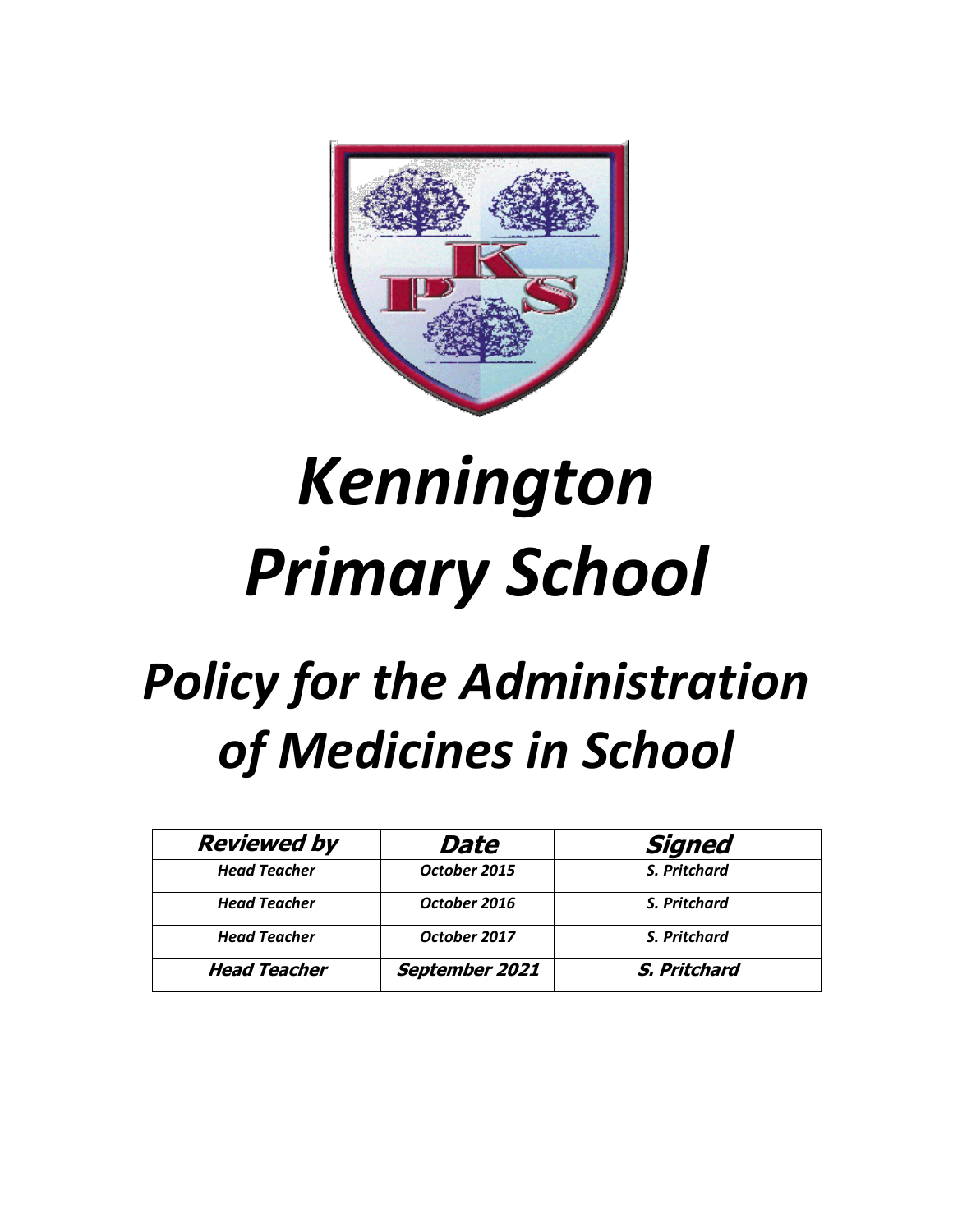The Governors and staff at Kennington Primary School wish to ensure that the children with medical needs receive proper care and support at school.

1. Medicine will only be accepted in school if it has been prescribed by a doctor.

2. Medicine will not be accepted in school without complete written and signed instructions from the parent/ carer.

3. Only reasonable quantities of medication should be supplied to the school.

4. Each item of medication should be delivered in its original container and handed directly to the Headteacher, the Deputy Headteacher or the school secretary.

5. Where the child travels on school transport with an escort, parents/ carers should entrust the escort with the child's medication.

6. Each item of medication must be clearly labeled with the following information:

- Child's name
- Name of medication
- Dosage
- Dosage frequency (time of medication)
- Date of dispensing
- Storage requirements
- Expiry date

7. The school will not accept items of medication which are in unlabelled containers.

8. Unless otherwise indicated all medication to be administered in school will be kept in the classroom in a medicine tray out of reach of children.

9. The school will be able to provide parents/ carers with a copy of the details of when the medication was administered to their child if requested.

10. Where it is appropriate to do so children will be encouraged to administer their own medication, under staff supervision. Parents/ carers will be asked to confirm in writing if they wish their child to carry their medication with them in school (e.g. inhalers). If children are too young to administer the medication themselves, a member of staff will administer and witnessed and recorded by another member of staff.

11. It is the responsibility of the parents/ carers to notify the school, in writing if there is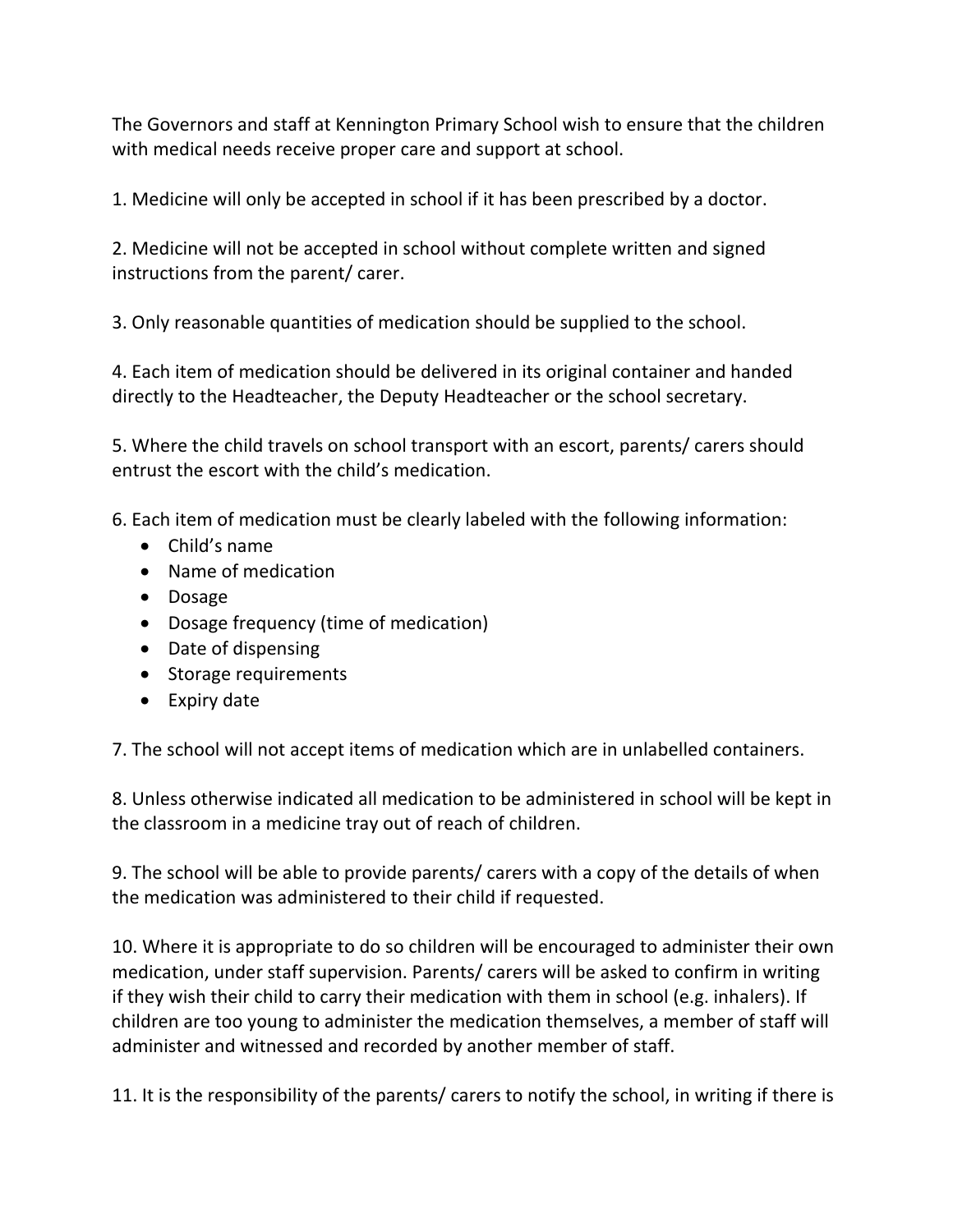a change in medication, a change in dosage requirements or in the discontinuation of the

child's need for the medication.

12. The school will make every effort to continue the administration of the medication to a child whilst on trips away from the school premises. However, there may be occasions when it may not be possible to include a child on a school trip if appropriate supervision cannot be guaranteed.

13. It is helpful, where clinically appropriate, if medicines can be prescribed in dose frequencies which enable it to be taken outside school hours. Parents will be encouraged to ask the prescriber about this. Medicines that need to be taken three times a day could be taken in the morning, after school and at bedtime.

14. Any member of staff giving medicines to a child should check:

- $\bullet$  the child's name
- the prescribed dose
- $\bullet$  the expiry date
- The written instructions provided by the prescriber on the label or container.

\* If in doubt about any procedure, staff should not administer the medicine but check with the parents or a health professional before taking further action. However in the event of an emergency, and particularly for those pupils who have a care plan, the procedure outlined in the care plan will be followed.

Each time a medicine is given to a child, the member of staff administering the medicine must complete and record it. The forms for this purpose are held in the appropriate folder in the child's class. By completing these forms, we are demonstrating that we have exercised a duty of care.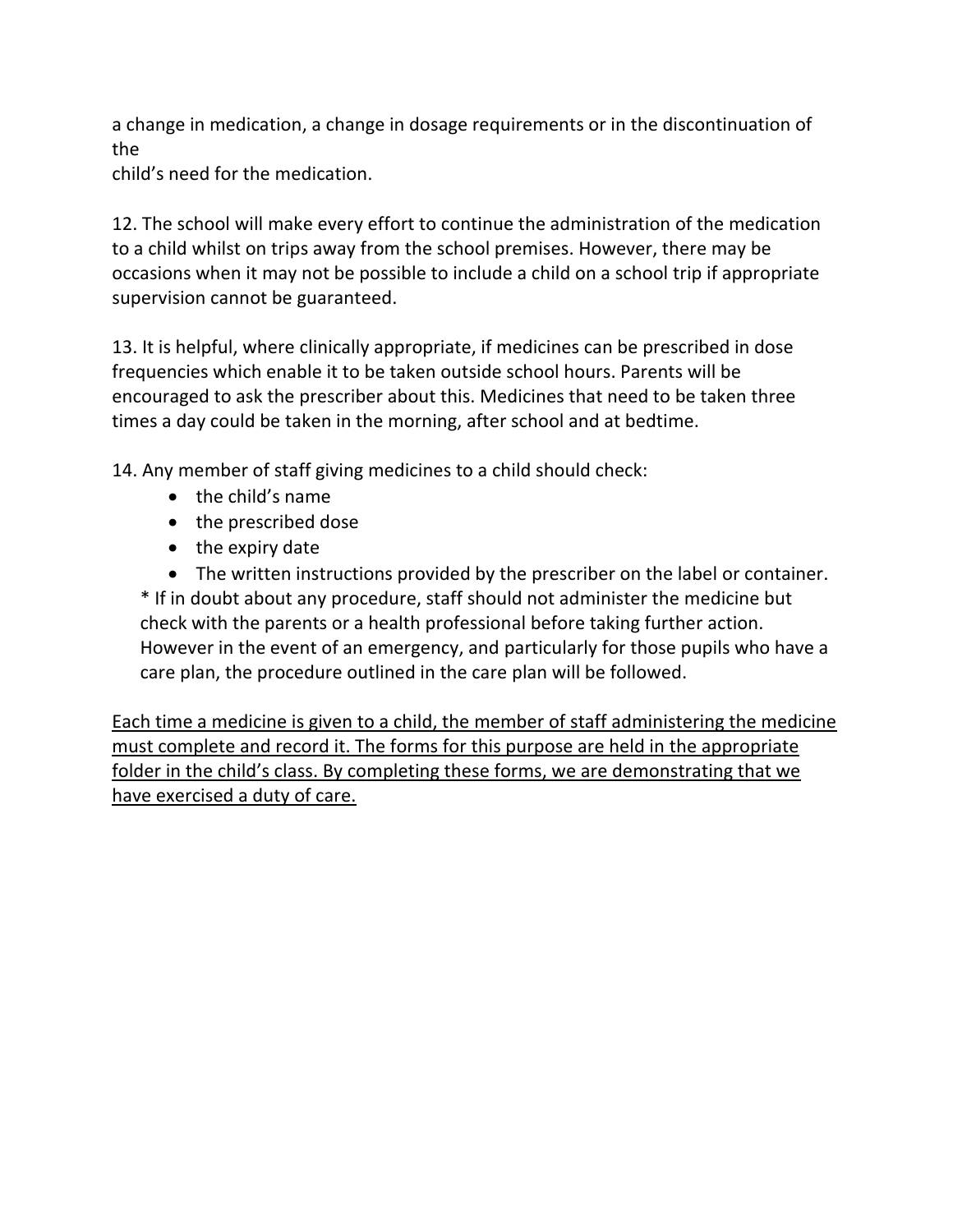### ADMINISTRATION OF MEDICINE IN SCHOOL

The school will not give your child any medication unless you complete and sign this form and the headteacher has confirmed that school staff have agreed to administer the medication.

#### **DETAILS OF PUPIL**

| Surname, Forename:    |
|-----------------------|
| Address:              |
| Date of Birth Class:  |
| Condition or illness: |

#### **MEDICATION**

Name/Type of Medication (as described on the container)

For how long will your child take this medication:

Date dispensed:

#### **FULL DIRECTIONS FOR USE:**

Dosage and amount (as per instructions on container):

Method: Timing:

Special Precautions:

Side Effects:

Self Administration:

Procedures to take in an Emergency:

#### **CONTACT DETAILS**

| Name:                  | Daytime Tel. No. |
|------------------------|------------------|
| Relationship to Pupil: |                  |
| Address:               |                  |

\_\_\_\_\_\_\_\_\_\_\_\_\_\_\_\_\_\_\_\_\_\_\_\_\_\_\_\_\_\_\_\_\_\_\_\_\_\_\_\_\_\_\_\_\_\_\_\_\_\_\_\_\_\_\_\_\_\_\_\_\_\_\_\_\_\_\_

I understand that I must deliver the medication personally to the Office manager and accept